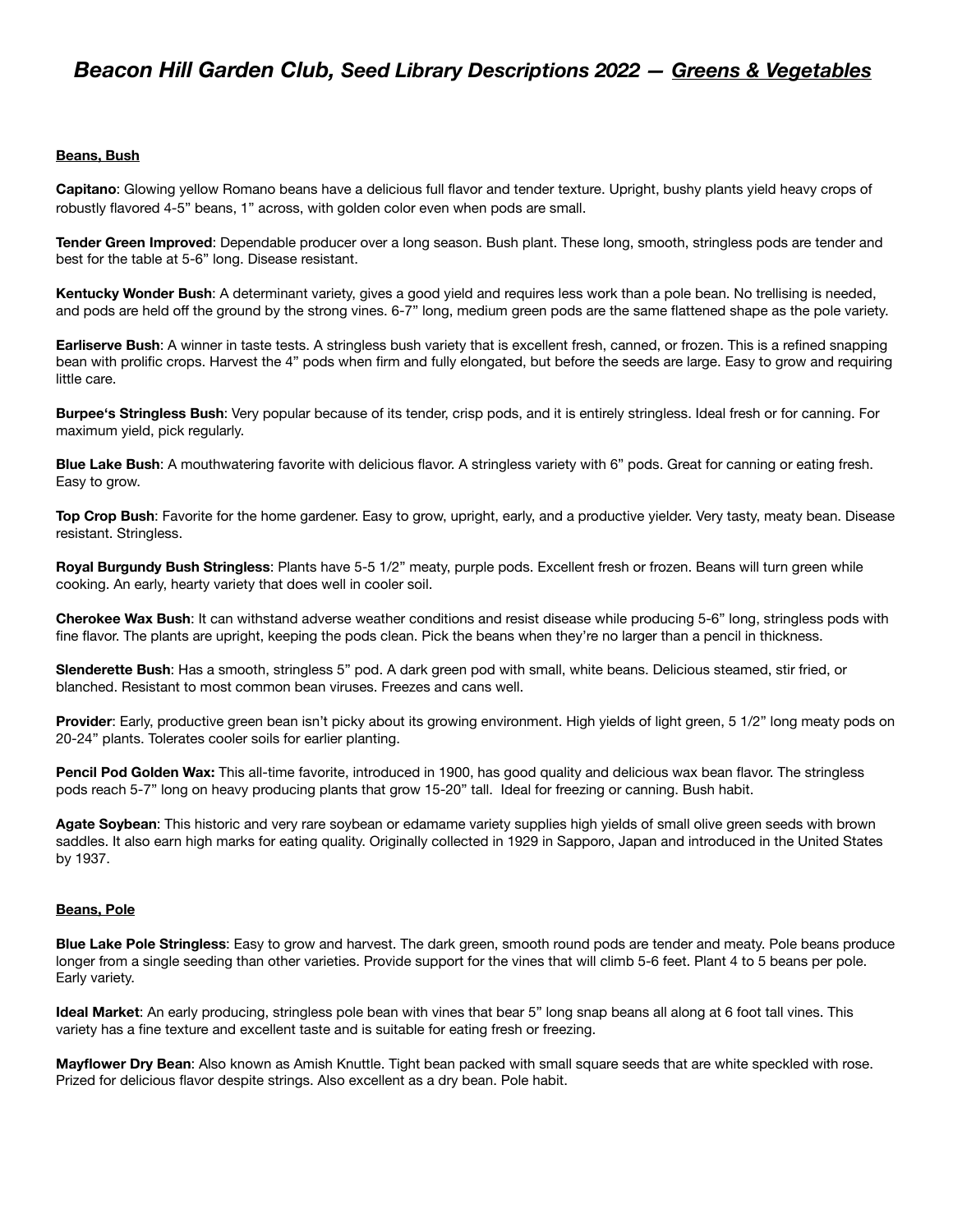## **Beets**

**Bull's Blood**: The plants sweet leaves are eaten in salad mixes and used as a garnish. Deep red in color, adding delicious flavor and interest.

**Cylindra**: Cylindra beets are high-quality, 8" long by 2" wide carrot-shaped beets. The sweet flavor and dark red flesh makes Cylindra a tasty choice fresh or canned. Produces good yields.

**Detroit Dark Red:** Popular beet variety, unbeatable for canning and fresh produce. It has a sweet flavor with intense bright, crimson red color. Tops are tasty and rich in vitamins A and C. Easy to grow in containers.

**Chioggia**: An Italian home garden-variety with light red, round roots and striking interior rings alternating bright pink and white. 2" round globes with green tops and red stems are a feast for the eyes. Early and tasty.

**Boldor**: Luminous golden beets are strides ahead of other yellow varieties. Improved uniformity and vigor offer high success rates, with consistently attractive round-shaped roots and light green tops.

**Burpee's Golden**: A stand out beet, offering both excellent roots and sweet, flavorful, edible greens that are ideal for sautéing. It has orange, globe-shaped roots that turn golden yellow when cooked, are tender and mild flavored (even when large), and will not bleed like red beets.

### **Broccoli**

**DeCicco**: An Italian broccoli introduced to the United States in 1890. Compact 2-3 foot plants produce a 4" central head. After the central head is harvested, a second yield of edible side shoots will develop. It is quite variable in its maturity, which creates an extended harvest time.

**Green Sprouting Calabrese**: Try this tasty broccoli fresh from the garden with dips, steamed for a side dish, or as a new creation all your own. Broccoli is easy to grow. It is a cool weather plant which means you could have a spring crop and another in the fall. Harvest central head and lateral clusters before flower buds open. This is a good producer, so freeze extra for a later date.

**Green Sprouting**: This is a cool weather plant, which means you can have a spring and fall crop.

**Sequoia F1**: An outstanding producer in the winter garden, Sequoia produces magnificent heads with high domes and tight beads that shed winter rain easily. Easily the largest in the field, the dark green crowns measure 8" across and 5" tall and can tip the scales at 2 pounds each.

**Fiesta F1**: Unmatched uniformity in high yields of deliciously sweet, tight 6-7", bright green heads on compact plants. Tolerates hot and cold equally well, making it dependable for spring and fall production.

**Sorrento Raab:** Uniform, dark green florettes average 3-4" across. Grows upright to 30". Tender leaves, stems, and unopened flower buds have a hearty yet mild broccoli flavor.

### **Cabbage**

**Premium Flat Dutch Late**: Measures approximately 12" and average is 12 pounds. Makes very tasty sauerkraut. An easy vegetable to grow, as well as extremely hearty.

**Early Golden Acre**: Northern favorite that is ideal for smaller gardens. Round and compact, their heads average 2-3 pounds of sweet flavor. Use fresh, in garden salads and coleslaw, or use in stir fries and homemade sauerkraut.

**Garden Leader Green Monster**: Huge, extra firm heads form a nest of giant leaves that spread up to 4 feet. This variety is also great for winter storage, kraut, and slaw.

**Filderkraut**: Unique, teardrop-shaped variety produces 28" tall plants. Coreless, green heads are 6" across at the base by 12" tall coming to a pronounced point. Bred by for the cold regions of Europe so gardeners could make batches of sauerkraut for winter.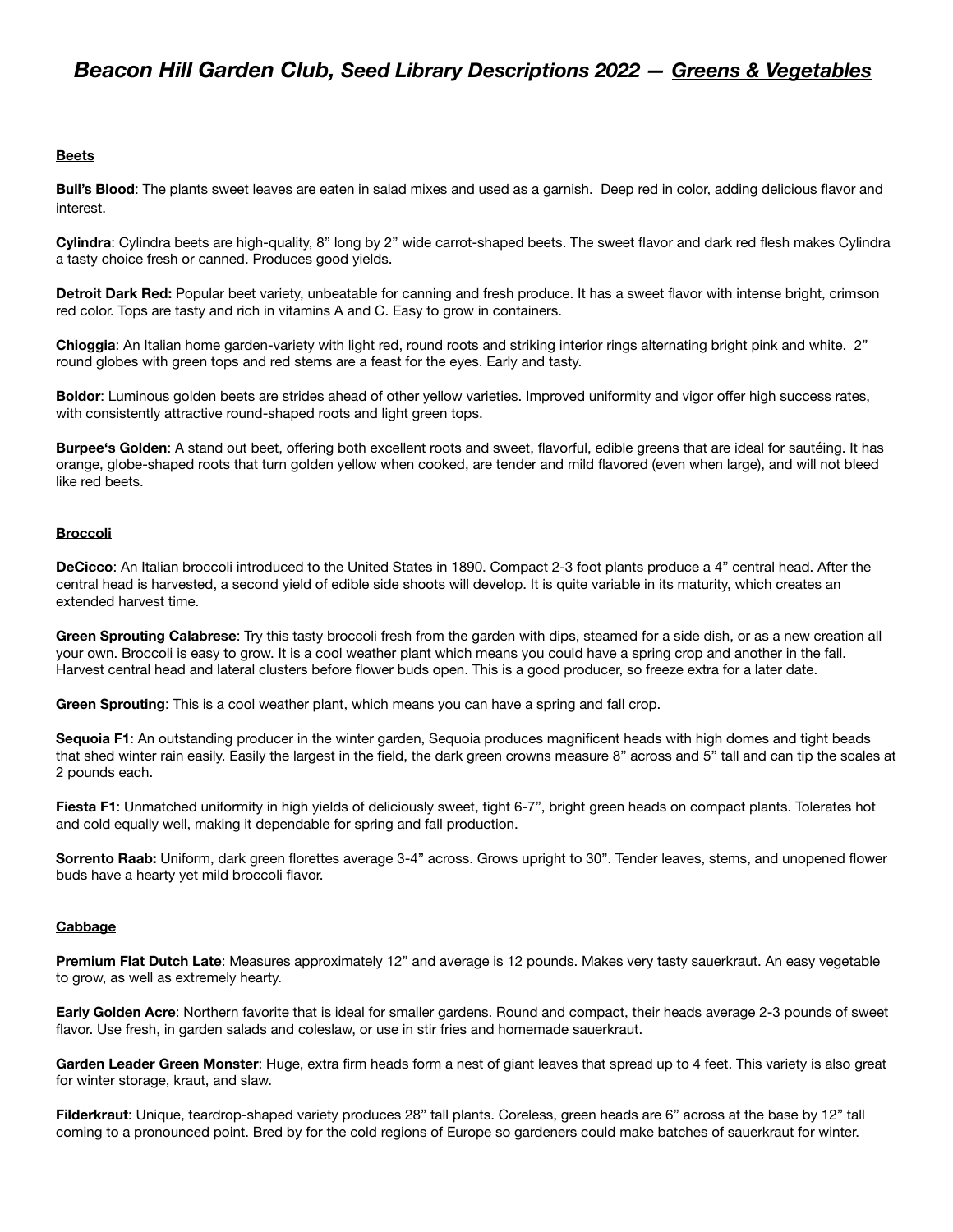**Early Jersey Wakefield**: Easy to grow, very sweet in flavor, with dark green heads. Try it cooked and fresh. Early jersey is a compact, pointed cabbage. Weighs up to 3 pounds.

## **Carrots**

**Imperator**: Top quality and sweetness make the Imperator the perfect vegetable fresh, canned, or frozen. The 7-8" slender, tapering roots deep in soil to mature. Try the Imperator in salads and vegetable dishes.

**Little Finger**: An extremely tender and sweet baby carrot excellent for eating fresh, canned, or pickled. Typical carrot shape, cylindrical with blunt tips, 3" long by 1" wide. Can be planted into summer.

**Nantes**: 6" long, slender with a rounded end and crisp, tender flesh.

**Scarlet Nantes**: Crisp and sweet-flavored carrots. Nearly coreless, they grow to 6" long and feature a great red orange color. Does particularly well in clay soil.

**Napa F1**: Strong tops allow easy harvest of the 7-8" long, 1 1/2" shouldered carrots. Uniform and high-yielding, its deep orange roots grow well in heavier soils and have that Nantes sweet, toothsome crunch.

**Danvers**:Tender and sweet. Traits of Danvers included blunt-ended 6-8" long roots, smooth texture, a deep orange color and finegrained flesh. Ideal for canning and freezing.

**Touchon**: Crisp and snappy. A Nantes type carrot with sweet flavor and excellent quality. Grows approximately 6-8" in length and 1" across with no fibrous core. This is a good carrot for winter storage.

**Chantenay**: A tender, crisp veggie known to be good for storage. Great as a fresh snack, or for canning and freezing. The 5-7" conical roots have strong tops to make pulling easy. This is a true heirloom dating back to the mid 1800s.

**Danvers Half Long**: Tender with a sweet, rich flavor. Traits of Danvers included blunt-ended 6-8" long roots, smooth texture, a deep orange color, and fine-grained flesh. Ideal for canning and freezing.

**Caracas**: At only 4-4 1/2" long, this Chantenay type is undaunted by heavy soils that hinder longer-rooted varieties. The deep orange, conical carrots are uniform and delicious with strong tops for effortless harvesting.

**Red Samurai**: A great tasting, true red carrot. Its bold, sweet flavor synchronizes with the crisp, bright, rosy flesh. The slim, tapered roots reach 11".

**Paris Market**: Highly sought after by container gardeners and gourmet chefs alike, this 19th-century French variety is a time-honored favorite. An early producer, it yields round, red orange carrots that are 1-2" in diameter, uniform, and very sweet. This variety does well in shallow or rocky soil and is easily grown in containers.

**Red Core Chantenay**: Popular variety with sweet orange flesh, wide shoulders, thick, edible roots, and a red orange core that gives the variety its name. Easy to grow and prolific harvest. The 6" roots are great for soups, canning, or fresh eating.

## **Cauliflower**

**Snowball Early**: First introduced to America in 1888, this crispy and sweet cauliflower has become a favorite of all. Milky white heads are encircled with tender green foliage. To preserve the taste, cauliflower should be kept white. Tie the leaves over the heads when they are the size of door knobs. This will ensure a tasty harvest.

### **Celery**

**Tall Utah Celery**: The crisp, stringless 12" stocks of this variety add light, refreshing flavor to soups and stocks. The bigger 24-30" plants have deep green leaves, light green stocks, and compact hearts. Biennial.

**Monster Polgi Celeriac**: The celery root variety has a mild, sweet celery flavor and firm, round roots that measure 3" long by 3-4" wide. Its roots, stems, and leaves make a fine addition to soups and stews.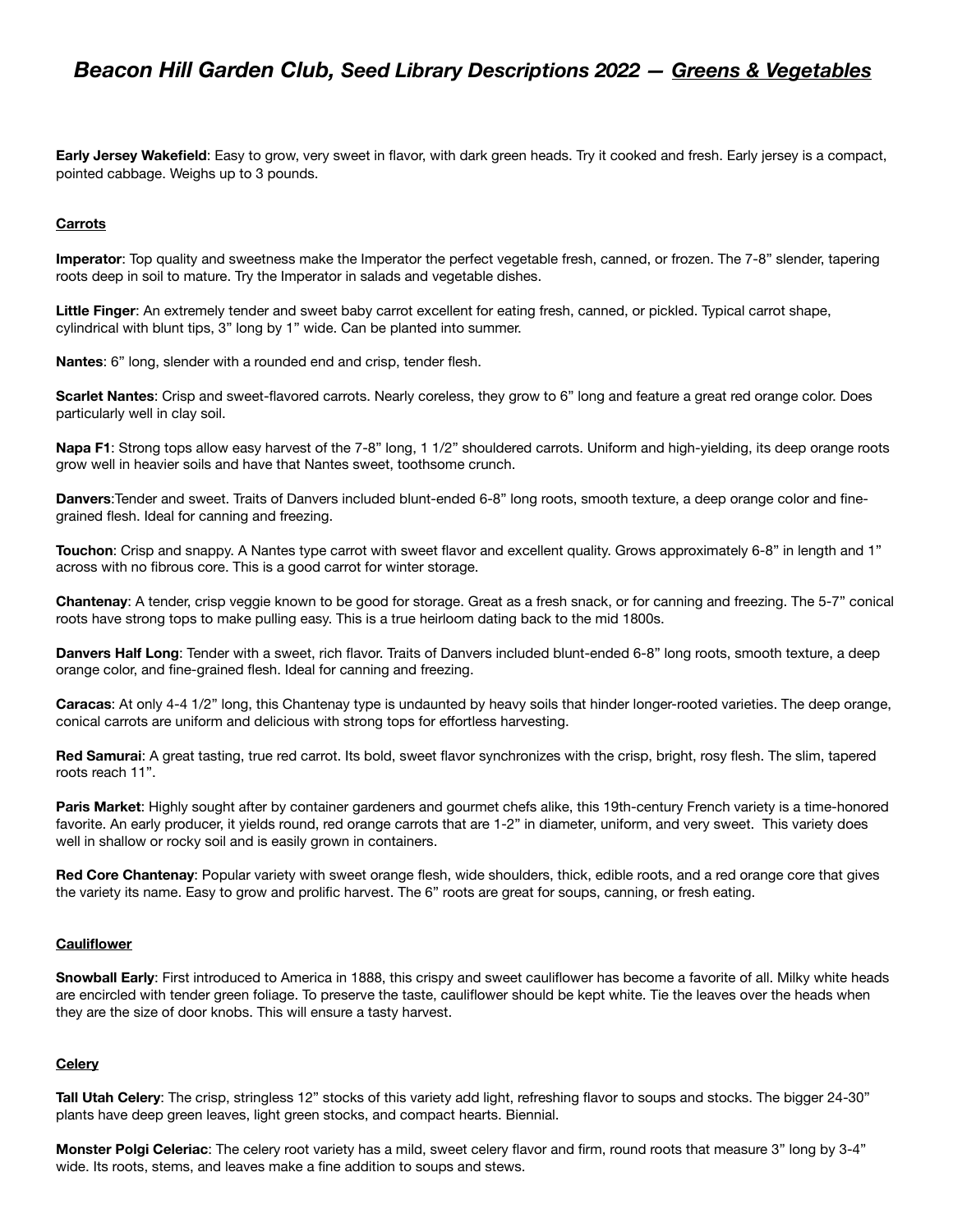## **Corn**

**Country Gentleman**: A home garden variety grown for fresh eating or canning, the standard, late season white corn has narrow shoepeg kernels. Tapered 7-8" ears grow on 7-8 foot stalks that often produce two ears. This historic variety was introduced in 1890.

**Kandy Korn**: Wonderful sweet flavor. It also retains its sweetness up to 14 days after ripening. 8" ears with 14 to 16 rows are excellent fresh, canned, or frozen.

**Aunt Mary's**: Hardy midseason variety bears one or two ears on stalks. Plants grow 6-8 feet tall and produce ears with large kernels that when cooked, have a creamy consistency and range in sweetness by ear. Heirloom variety since 1850.

**Dakota Black Popcorn**: Produce well-filled, 5-7" long ears with 15 rows of Ebony red kernels. These ears make fascinating fall displays and tasty, creamy white kernels. Plants reach 4-6 feet tall.

**Golden Cross Bantam**: An excellent late season sweetcorn with tolerance to wilt. Ears grow to about 8" long with 12 to 14 rows of tender kernels.

**Peaches And Cream**: An exceptional bicolor variety that holds its flavor up to 14 days after maturity. Ideal for canning, freezing, or right out of the garden fresh.

**Stowell's Evergreen**: The leading white sweet corn for home and market gardeners, this drought tolerant historic variety was introduced in the mid-1800s. Ears grow beautifully to 8-9" long, one to two ears per stalk, and hold well.

**Tom Thumb Popcorn**: Original Tom Thumb popcorn dates to the 1860s. Dwarf 3 1/2 foot plants produce one to two years ears each that measure up to 4" long. This variety is well suited to coastal and short season gardens where it bears reliably.

**Sugar Buns F1**: One of the earlier gourmet types. Produces 7 1/2" ears on 5-5 1/2 foot plants. Tender with a rich, creamy sweetness.

## **Cucumbers**

**Early Fortune**: Fruits are approximately 7-8" long and 2" in diameter with blunt ends. Early Fortune is an excellent slicer, a great addition to salads, and a tasty relish. Try container gardening with Early Fortune using a trellis for support.

**Green Dragon Burpless**: A great tasting cucumber without the bitterness. A dark green, spineless variety. Ideal for all your salads and appetizers. Green Dragon is approximately 8-10" long and 1 1/2" wide. Very disease resistant.

**Marketmore 70**: Favorite slicer variety. The dark green, smooth skinned fruit grows to 8" in length. The prolific vines produce nonbitter cucumbers consistently until frost. Resistant to viruses and disease.

**Slicer**: Produces heavy, early crops of long cucumbers that can be pickled for dills when fruits are young or enjoyed fresh for a mildly sweet and refreshing taste. Resistant to downy mildew disease.

**Straight Eight**: A slicing cucumber that has become an all-time favorite. This is a straighter, dark green variety, best picked when 8" in length. Can be grown on a fence, trellis, or in your garden.

**Muncher/ Muncher Burpless:** A mild, burpless type cucumber. Tasty right out of the garden or pickled. Best when picked at 4-6" in length and medium green in color. Pick frequently for prolific growth.

**Boston Pickling**: Dark green, blunt-ended, 5-6" long and 2-3" in diameter. Immensely productive. Harvest frequently when cucumbers are succulent and green. Try fresh from the garden or pickled. Try growing on a trellis for easy picking.

**Spacemaster Bush**: Compact habit, space master is a dark green, smooth fruit about 7-8" in length. Yields more than most varieties. Enjoy the cool flavor in summer salads and sandwiches.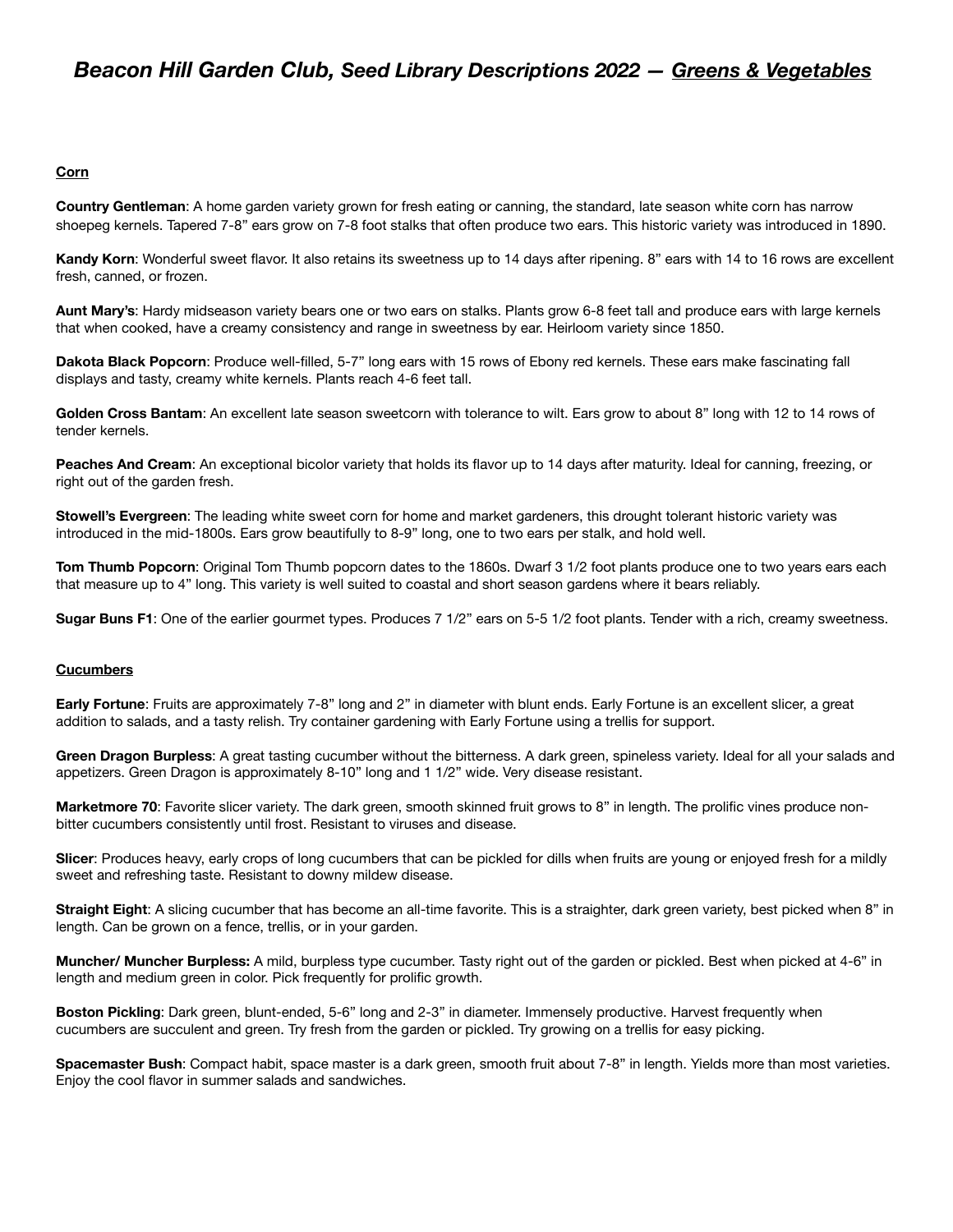## **Eggplant**

**Listada De Gandia**: Bears sweet, tender, thin-skinned, stunning eggplant. Small 14" plants produce heavy yields of high-quality, 8" oval white fruits with purple stripes and mild white flesh.

## **Fennel**

**Florence**: Fennel bulb can be eaten raw or prepared in soups and pastas. It's feathery leaves are attractive growing in the garden or as a garnish. Many meat dishes use fresh or dried fennel leaves. Fennel seeds are used as a spice, particularly tasty in breads. The licorice flavor and scent make fennel a favorite.

### **Greens**

**Flash F1 Collards**: Smooth, 16-23" broad-leaved plants are very slow to bolt for longer, more dependable harvests. Rapid regrowth after harvest.

**Amara Ethiopian Kale**: An unusual leafy green with hardy leaves and a very complex flavor with overtones of spice and garlic. Great for picking at baby size in under 3 weeks, or waiting for fully grown leaves. An extra cold tolerant crop.

**Blue Scotch Curled Kale**: An extremely hearty plant, often surviving freezes and producing fresh greens during winter months. When cold weather begins, mulch with straw for production well into winter. Kale produces in spring but may be better grown for a fall crop.

**Dwarf Blue Scotch Kale**: Add this to your salads and stir fries.

**Miner's Lettuce**: This North American native plant served as a valuable part of minors' diets during the gold rush as a preventive of scurvy. The crop grows best in damp, shady places and produces succulent, heart shaped leaves. 1850 heirloom.

**Mescaline Mix**: A mix of taste, color, and texture. An easy mixture to grow.

**Provencal Winter Mix**: Colorful, winter hardy French lettuces.

**Farmer's Market Blend Mesclun**: Grow your own baby greens with this tantalizing, mild blend of six varieties. A pretty mix with varied textures, shapes, and colors. Easy to grow.

**Tres Fine Marachere Endive**: Also known as chicory, miniature French frise type endive produces narrow, finely curled leaves that could be picked as baby greens when young or later when a full head has been produced. Leaves have an excellent, delicate flavor when harvested young. 30 days for baby greens, 50 days for a full head.

**Five Color Silverbeet Chard**: This vibrant mix of red, orange, yellow, pink, and white is stunning in the garden and at the table. Uniform, sturdy plants grow upright, providing clean, unblemished harvests of thick, juicy, tender stalks and succulent leaves.

**Fordhook Giant Chard**: A hot weather spinach substitute. Fordhook's white stalks are excellent prepared like asparagus, too. Favorite with glossy dark green leaves. The nice mild flavor makes it great to add to stir fry, to bake, or to be eaten raw. Keep picked for extended harvest. Drought and heat tolerant.

**New Zealand Spinach**: This 2 foot tall perennial has 12" pointed, lime green leaves with a spinach-like taste. Sow it in the spring after danger of frost has passed, and harvest the leaves and tender shoots.

**Bloomsdale Spinach**: A richly-flavored spinach that is slower to bolt than other Bloomsdale types. Thick, crinkled, dark green leaves make it a favorite with gardeners everywhere.

**Teton Spinach**: A very productive hybrid that yields dark green, smooth tender leaves with upright growth. Slow to bolt.

**Round Leaf Spinach**: An early spinach with large leaves.

**Olympia Hybrid Spinach**: Slow to bolt and fast growing, this hybrid spinach is a proven performer. Enjoy its smooth, easy to clean leaves in salads or as a quick cooked green. Plans are disease resistant and heavy yielding.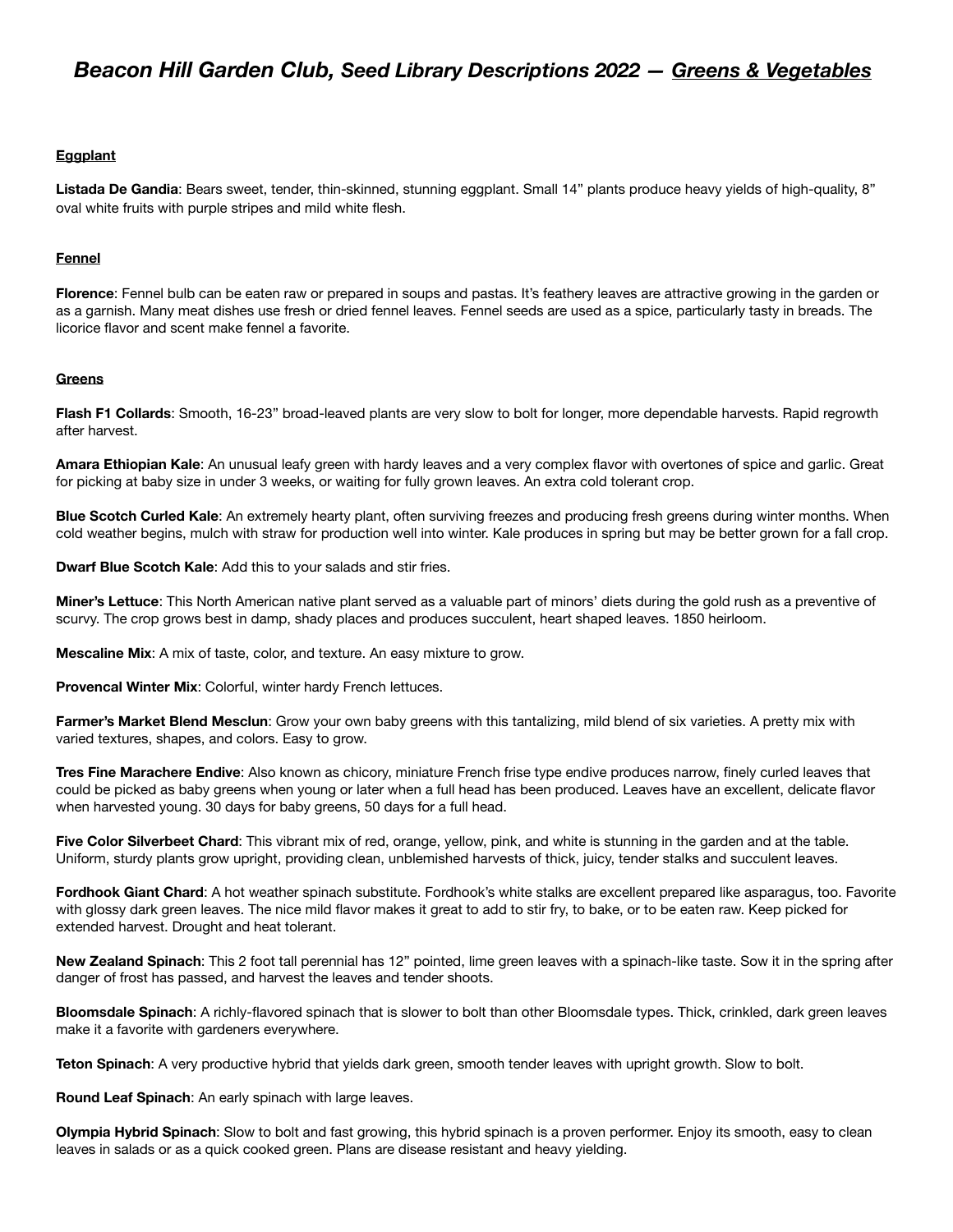## **Kohlrabi**

**Early White**: Short tops, medium size stems, and produces a 2 1/2" diameter bulb above ground. Tastes like a mild white turnip. Good cooked in stew or stir fry or use fresh in dips and salads. Use the tender leaves like other greens. Repeated plantings will produce a continuous supply until frost.

**Early Purple Vienna**: An interesting member of the cabbage family. A cool weather plant that is easy to grow. Spring plantings should be harvested when radish sized, because warm weather makes bulbs woody and hot tasting. Frost hardy kohlrabi does well in fall plantings, too. Delicate flavor, delicious raw or cooked.

**Superschmelz**: Grows uniformly large, juicy 8-10" bulbs and remains very sweet and tender to the biggest sizes. Its large root system lensd itself to dry gardening. Best quality when summer sown for fall harvest.

## **Lettuce**

**Red Salad Bowl Looseleaf**: Oakleaf shape in pretty rosettes, red salad bowl also exhibits good growth rate, bolt resistance, and irresistible texture.

**Select Salad Blend Lettuce**: A kaleidoscope of color, a tapestry of textures, and a temptation of taste delight. For best flavor, harvest leaves when young. An easy to grow treat.

**Italienischer**: Tall, upright, and sturdy 18" bright green plants are huge. Even at its most mature size, this lettuce is sweet and crisp when others have become bitter in summer's heat. Sow spring to fall, and space them further apart than you normally do.

**Red Iceberg**: This attractive red, almost chocolate-colored iceberg borrows that eye-catching qualities of a red looseleaf to form a spectacular lettuce. The medium sized heads are fairly tight and hold a long time before going to seed. Nice mild flavor.

**Red Sails**: Very heat tolerant, the soft buttery leaves will grow well into warm weather without getting bitter. Attractive container variety.

**Slobolt**: It is slow to bolt. It is also slow to turn bitter in taste during maturity. This is a looseleaf variety with the clusters of green, frilled leaves. Slobolt is a large, compact plant which produces the entire summer.

**Tennis Ball**: A butterhead variety with mild tasty flavor. The loose heads measure only 7" in diameter. The light green leaves form small tight rosettes. The crisp leaves are delicious on favorite sandwich or in a summer salad direct from the garden.

**Lolla Rossa**: Beautiful magenta leaves and light green base are mild and tasty. This is an excellent cut-and-come-again lettuce so you can have a healthy salad from the garden all season. Lolla Rossa is also quite decorative grown in a container.

**Baby Romaine**: Plant spring through fall. Grow in beds, containers, or larger window boxes. Romaine lettuce is popular for its crispiness, sweet flavor, and upright growth habit.

**Gourmet Salad Blend**: Produces a flavorful mixture of gourmet leaf lettuce. A special blend of six different varieties make salads and garnish is delicious.

**Buttercrunch**: A butter head type with loose heads of thick, crisp leaves. Superb taste and texture. Resistant to heat.

**Yugoslavian Red Butterhead**: Red-tinged leaves form loose heads that can measure up to 12" across. Cutting the head in half exposes solid green interior leaves and an almost white center. Excellent mild flavor.

**Crisp Mint Romaine**: This stand out lettuce is one of the best romaine varieties. Tender leaves offer both excellent lettuce flavor and classic romaine crispness. The compact heads grow upright to about 10" tall.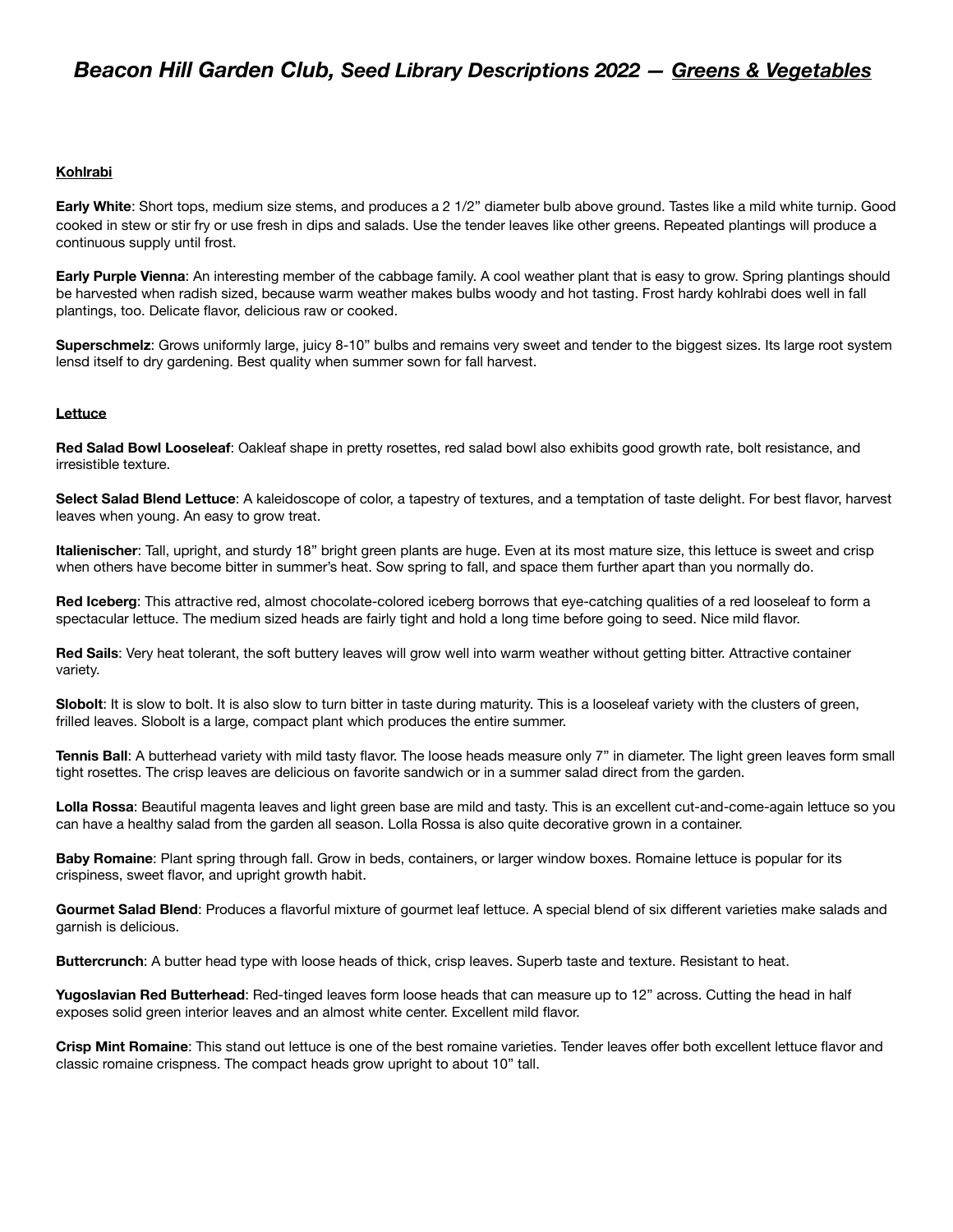## **Okra**

**Dwarf Long Pod Green**: Dark green, delicious pods grow up to 8 " in length and are the trademark of the dwarf long pod okra. A garden favorite often enjoyed in gumbo or as a fried delight. The dried seed pods can act as a surprising addition to wreaths. Soak the seeds overnight and plant directly. Plant okra in full sun.

**Clemson Spineless:** Delicious addition to soups, stews, and gumbo. When the blooms are on the plant, the pods form. Harvest the pods when they are about 3" long and still tender.

### **Onions**

**Bandit Leek**: An improved open-pollinated selection, boosting a thick shank with attractive dark blue green foliage. A tidy, straight harvest and a very cold hardy plants resist splitting.

**Ishikura Long White**: Plants reach 10-12" tall with deep green tops and white shanks. These non-bolting onions are very tasty and mild, growing vigorously when planted in either spring or late summer for overwintering. Shows good resistance to thrips.

**White Lisbon Scallion**: Known for its zesty flavor, the silvery white variety is crisp, mild and fast growing. It is not affected by long or short days. Enhances your salads and sandwiches or enjoy plain.

**Valencia Onion**: Sweet Spanish onion that produces a 4-6" globe. This is a very adaptable onion as it grows well in short and long day regimes. It is mild flavored and a moderately good keeper. Valencia onions also makes excellent bunching onions when young.

**Long Red Florence Onion**: Traditional Italian variety. Beautiful long, bottle-shaped bulbs, attractive color. Flavor is mild and sweet. Best for fresh eating. Can be sewn in spring and fall in milder climates. Long day type.

**Yellow of Parma Onion**: One of the best onions for storage, it has a mild sweet taste when fresh that intensifies in storage. Imported from Italy, it is a top quality late-maturing onion with golden, globe-shaped bulbs weighing an average of 1 pound. Long day type.

**Red Wethersfield Onion**: Also known as Dark Red Beauty, this attractive onion has large flattened globes with purple-red skins. Mildly pungent flesh with red concentric circles, best used fresh for salads and garnishes. It is a long day type of onion.

### **Parsnip**

**All American Parsnip**: Fine texture, early, long slender roots are white and smooth.

### **Peas**

**Sugar Bon Snap**: This early, dwarf snap pea is a strong yielder of very sweet and flavorful 3" pods. One of the best tasting, most tender varieties, its pods are wonderful for snacking and salads right off the plant.

**Oregon Sugar Pod II Snow Pea**: Easy to grow, prolific nonclimbing dwarf vines grow 30" tall and hold pods up for easy picking. Mild flavor, broad 4-5" pods frequently set in doubles. Highly disease and enation resistant.

**Green Arrow Shelling**: Delightful heirloom set its 4" pods in pairs, filled with 9-11 plump, sweet and tender peas. Compact 24" plants make picking a breeze. Wilt and mildew resistant.

**Golden Sweet Snow Pea**: Tall 6 foot plants produce beautifully colored purple flowers and bright lemon yellow pods that are best eaten when small. It is an excellent pea for stir fry. When mature, seeds are tan with purple flecks and can be dried and added to soups.

### **Peppers**

**Miniature Red Bell**: These mini peppers really pump out the peppers! The three lobed fruit are 2 1/2" wide by 1 1/4" long. Very sweet. Ripens green to red.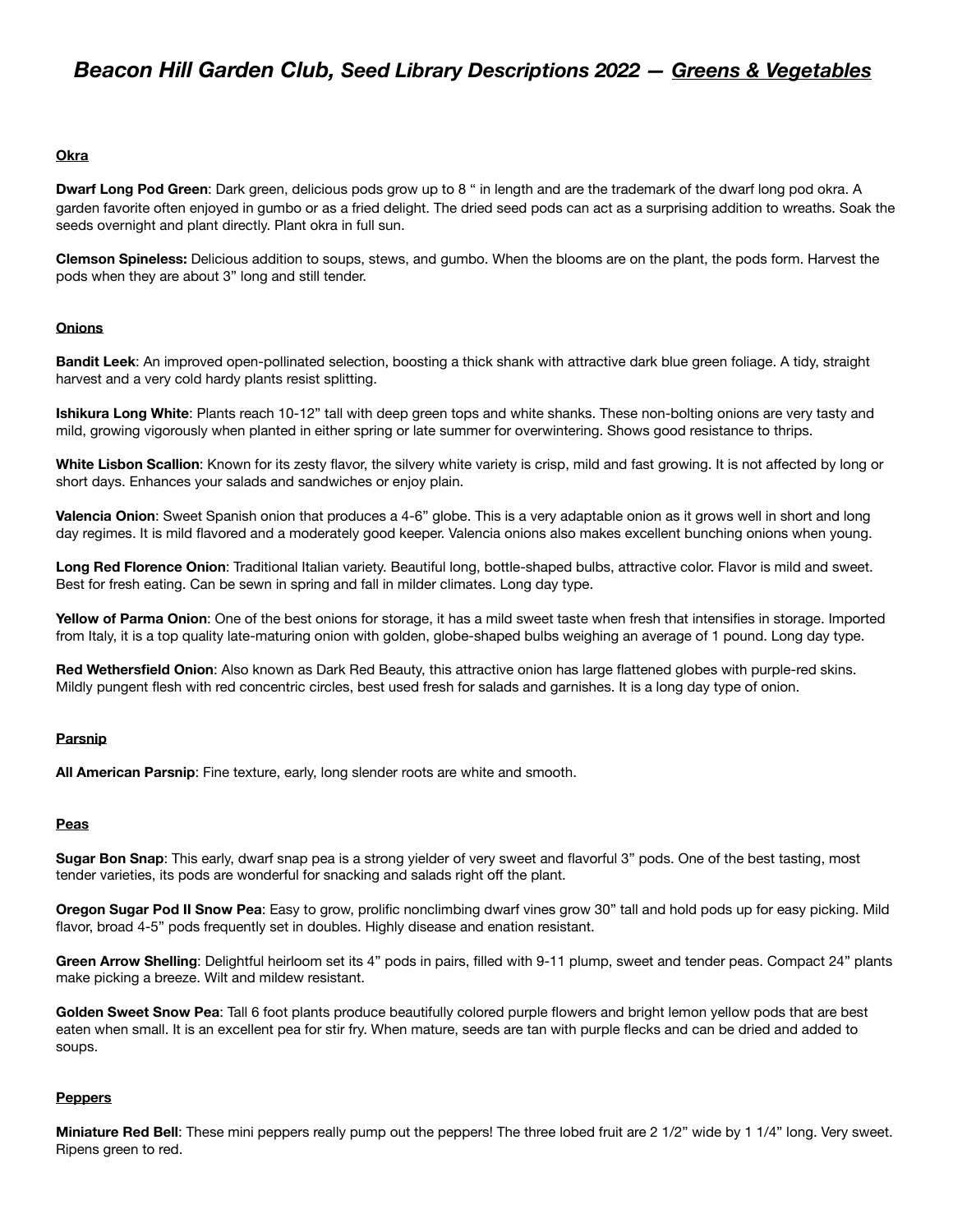**California Wonder**: Easy to grow from seed. Very productive and tasty sweet pepper. Used as a green bell in salads, stuffing, roasting, and pickling. Fruits are medium in size, 4-6" in length. This pepper can be grown in a container as well as in the garden.

**Red Mercury**: Noted for its versatility. Reaching up to 5" in length, can be used in relishes, sauces, or baking and freeze as well. Resistance to tobacco mosaic virus.

**Jalapeño Mild**: Dark green fruits can be left on the bush to mature to a fiery red color. Grows to a length of 3".

**Garden Leader Monster Bell:** Sweet pepper, 7 1/2-8" bells.

**Sweet Banana**: Very sweet fruits with no trace of hotness. Can be eaten at any size, but best at 6-", light yellow when ripe. Vigorous, erect plants hold peppers off the ground.

**Yellow Sweetie F1**: Colorful, irresistible peppers offers a snappy crunch and scrumptious flavor. Juicy, sweet fruit reach 1 1/2" wide by 3 1/2" tall, ripening to a vivid yellow with few to no seeds.

**Staddon's Select**: This blocky 3-4 lobed, thick-walled pepper gets large and sweet and will turn from a glossy green to a bright red on the plant. A good choice for cooler marine climates.

**Early Jalapeño**: Short, 2-3" peppers are thick-walled and juicy. Sets fruit under cooler conditions than other hot varieties. Most familiar green, but hottest and fully ripened when red. 2 foot tall plants support a heavy set of fruit.

**Padron**: The small, 2 1/", wrinkled fruit are mild and tasty when green and develop a delicious spice at larger sizes while ripening to a vivid red. Sturdy plants produce heavy and continuous harvests.

**Jimmy Nardello's Italian**: One of the first to ripen, turning from green to red. Slender fruit reach 6-9". Sweet, fruity flavor is delightful fresh, and traditionally used for frying. Super productive, disease resistant plants.

## **Radish**

**French Breakfast**: Crisp, colorful radish. Beautiful bicolor of scarlet with white tips, and a splash of color to salads. More old world radish flavor than traditional radishes.

**White Icicle**: A true radish, White Icicle is medium to hot and grows 4-5" in length. The medium green tops can be eaten as greens. The pure white, slender roots add snappy taste to salad and relish trays. An easy plant to grow from spring through fall.

**Icicle Short Top**: Grows to length of 6".

**Garden Giant**: Large, red round radish at strong tops. Flavor is sweet and has a buttery texture. This Italian heirloom has white flesh and is heat resistant. Best for picking and 1-2" in diameter.

**Early Scarlet Globe**: Very early variety, long-time favorite of gardeners. Crispy, crunchy, and delicious.

**Cherry Belle**: This cherry red radish with a snow white interior has been selected for top quality and yields. Plant early and these 3/4-1" round, crisp radishes will be the first ones to the table.

**Sparkler White Top**: A small, round radish, scarlet red in color with a white lower third. This variety has sweet, mild, fine-textured flesh. Keep the plants growing with consistent moisture to prevent them being hot and pithy.

**Champion**: A bright red, round, smooth radish the size of a silver dollar. A great choice for short season climates because it does so well in cooler weather. Champion has crisp, firm, white flesh and a mild, sweet taste. Eat it fresh, use it for garnish, or add to salads. This cherrybelle type is easy to grow, very hearty, and slow to become pithy.

**Halloween Mix**: Halloween mix of purple, yellow, black, and white radishes. The colorful radishes add some holiday fun to dishes. Mildly spicy roots grow to be about 5 cm across.

**Sora**: Big, smooth, bright red roots can grow to rather large sizes without getting spongy, providing extra food value and a forgiving harvest window. Displays good tolerance to hot weather and grows well whether planted in spring, summer, or fall.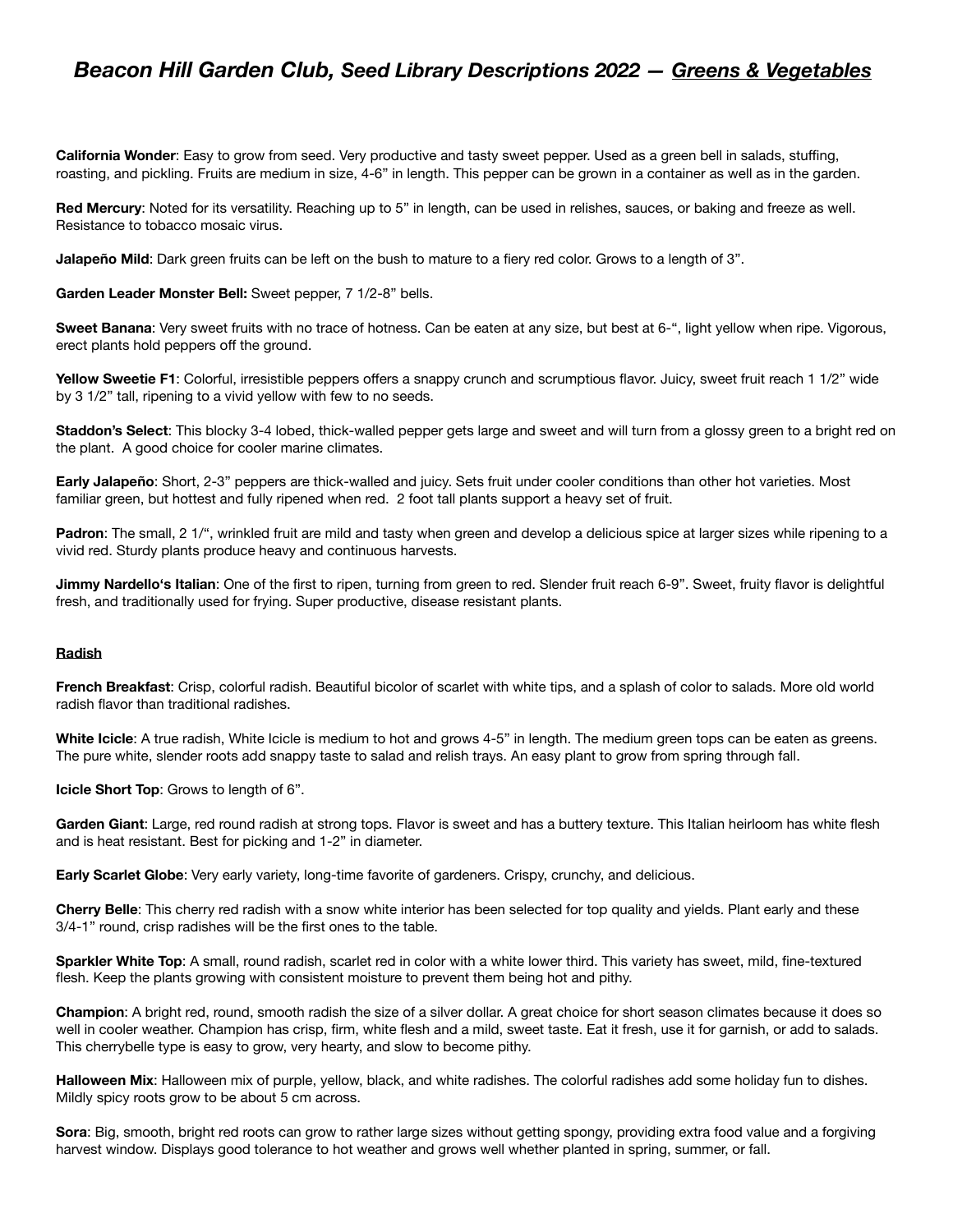**China Rose**: Introduced in the US circa 1850. Dark pink 5" roots fade to pale pink at the tips. Very hearty fall/winter radish, also grows well in the spring. Pure white flesh is firm and relatively mild.

**Sweet Baby F1 Daikon**: A pleasure to behold, the 3" long, elongated roots have a brilliant violet exterior and striking pink flesh that is streaked with purple. Sweet Baby has a lot of crisp, juicy flavor that starts out sweet and ends with a refreshing hint of spice.

## **Rutabaga**

**American Purple Top**: A large, smooth, globe-shaped rutabaga with a deep purple-ish red top above ground and a light yellow body below. The sweet, yellow, fine-grained flesh turns bright orange when cooked. Have with your favorite entrée, by itself, or mashed with potatoes. Rutabaga is a cool weather crop that can be left in the ground for winter storage if mulched.

**Joan**: The round yellow roots with purple tops of this variety taste delicious roasted, mashed, or as a base for winter soups. The flesh is dense and crunchy with a delicate, sweet flavor. It grows very uniformly and has good field resistance to clubroot. Storing well into the winter, this variety is a refined strain of American Purple Top.

### **Salsify**

**Mammoth Sandwich Island**: Originally native to the Mediterranean, this variety dates to at least the 1880s. Salsify is known as the vegetable oyster due to the uncanny oyster-like flavor of its edible roots, which also makes it ideal for use in soups and stews. This variety's long, tapered roots average 8-10" long and 1" in diameter and have a creamy white skin and white flesh.

#### **Squash, Summer**

**Early Prolific Straightneck**: This is a space-saving variety that yields prolifically. Early Prolific can be steamed, stuffed, baked, or used fresh from the garden and in salads. The yellow fruits have the best flavor at 4-7" in size.

**White Bush Scallop Patty Pan**: Juicy and delicious. A bush type summer variety. Scalloped, pie shaped fruit, 4-5" in diameter. The creamy white rind turns chalky white at maturity. Fine-grained flesh is thick, tender, green tinged with white. Very prolific. This is an easy and fast growing plant.

**Dark Green Zucchini**: A variety that produces exceptionally high yields of flavorful zucchini. Can mature to be 10-12" long.

**Zucchini Elite**: An easy to grow zucchini hybrid of exceptional quality with early, heavily productive yields. This versatile summer squash is best when fruits are 6-8" long.

**Black Beauty Zucchini**: The fruits are dark green, glossy, and taper toward each end; best harvested when reach 6-8" in length. Black Beauty is a compact plant easy to grow; ideal for container growing and smaller gardens. You will have an abundance of fruit throughout the summer. Tasty baked, boiled, fried, steamed and fresh from the garden.

**Early Summer Crookneck**: A popular yellow squash with firm, tender, pale cream flesh. For best flavor, eat young fruit in 4-8" long.

**Dixie Hybrid**: A hybrid yellow summer crookneck that is early, highly productive, and vigorous. Fruit is shiny lemon yellow, uniform and tastiest at 4-6" long.

**Cocozelle**: An Italian zucchini with a bush habit. Excellent grown in a small garden as well as container. Best harvested at 12" long or shorter for slicing, frying, and steaming. Pick often for prolonged harvest..

**Magda F1 Zucchini**: The best flavor of any Middle Eastern squash. Magda's sweet, nutty flavor is comparable to Zephyr. The blocky, pale green, tapered fruits are usually picked small (3-4" long) for stuffing, stir fries, and pickling. High-yielding over a long season.

**Mexicana F1 Zucchini**: These unique, gray green zucchinis have outstanding flavor and texture. Its open, bush type habit makes harvest easy, and superior disease resistance means reliable harvests.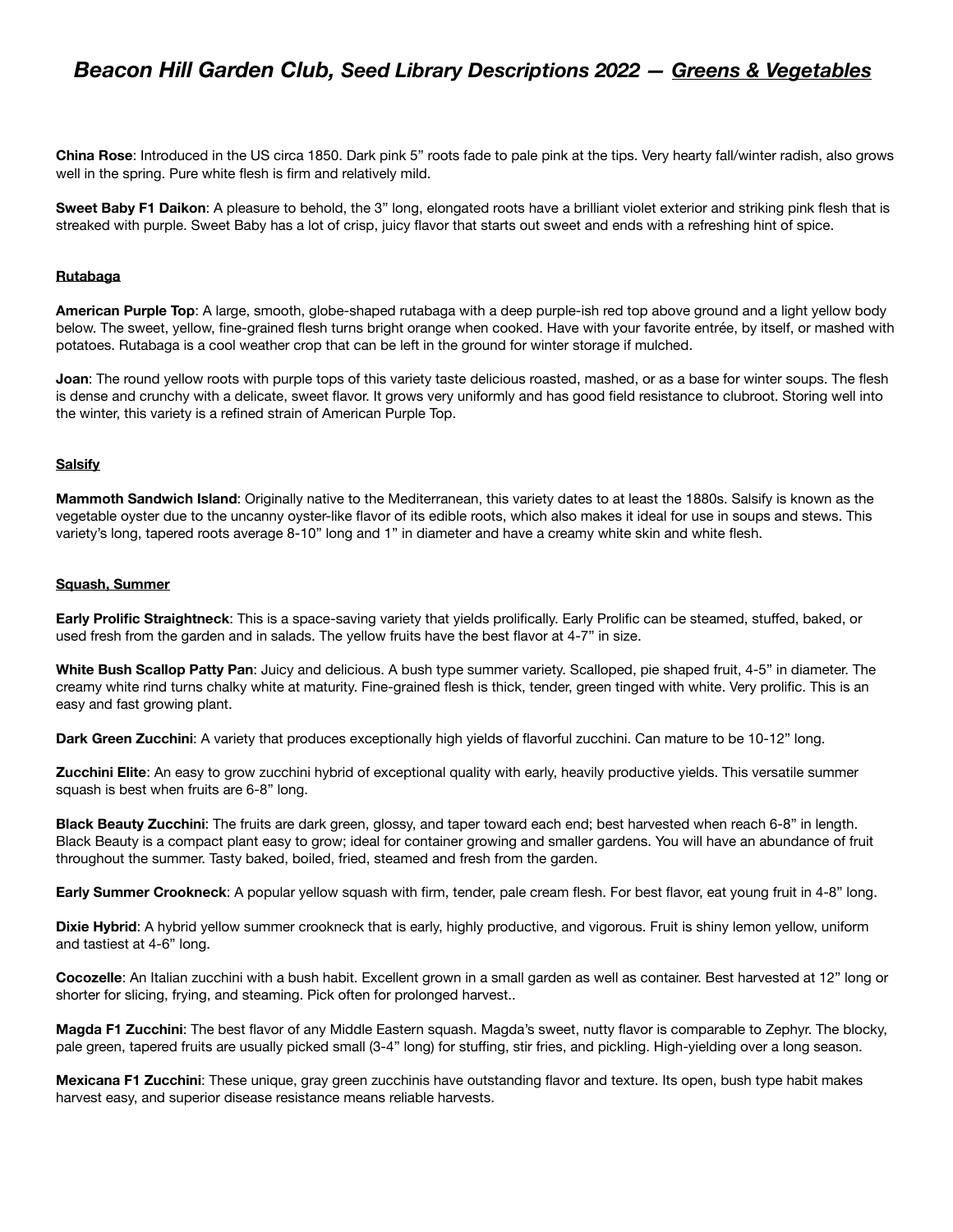## **Squash, Winter**

Table King Acorn: An excellent bush variety. Because of its compact habit, it fits perfectly in a container for the patio or in a smaller garden. The ideal squash for baking or steaming. Table King is an exceptionally easy vegetable to grow.

**Mammoth Table Queen:** An acorn squash which grows on vines up to 8 feet long. Its flesh is sweet and yellow with dark green skin. Can be baked for a wonderful side dish with butter and brown sugar. Can be stored up to the six weeks.

**Fairytale Pumpkin**: A popular French cheese pumpkin. The deeply lobed shape, and rich, deep tan color make this variety unique. The flesh is very fine grained and delicious for cooking or baking. Fairytale is a gorgeous pumpkin to grow in your garden. A good keeper.

**Spaghetti**: The sweet golden fiber is delicious baked, served with butter and cheese, pesto, Alfredo, marinara, and meatballs. Harvest when the rind is bright yellow. Grows cylindrically to approximately 4 pounds, 8" long, 5" wide. Spaghetti squash can be grown on a trellis.

**Buttercup**: Golden yellow meat is sweet, dry and fine-grained. Each vine produces 1-2, turban shaped, thin-skinned fruits. Harvest when the shell begins to turn orange where it touches the soil, or right after the first light frost.

Winter Luxury Pumpkin: Our best pie pumpkin. Rounded, 6 pound fruit have orange skin netted in a fine veil. Thick flesh has a great flavor and texture. This variety dates back to 1893.

**Silver Bell**: Small bell-shaped squash averages 4 pounds. Silvery gray blue shell turns pink in storage. Delicious deep orange, dry, sweet flesh. Good keeper.

**Delicata**: With rich yellow-orange flesh, the squash will impress and surprise with it sweet flavor. Delicata is an excellent choice for a storage variety. Tastes best steamed or baked. Prop squash up off the ground to prevent it from rotting.

**Turk's Turban**: For dynamic decorating, try Turk's Turban. Very festive with vivid colors of orange, red, and white, with markings of dark green. Turk's Turban can be baked and eaten as a delicious side dish. Each plant produces high yields of 10" fruits. Harvest before the first frost and be sure to leave a few inches of stem on each fruit.

Wee Be Little Pumpkin: The fruit is almost round, 3" x 3", weighing 1 pound. This is a variety well suited for carving or painting. Also Wee Be Little is a tasty edible treat.

**Waltham Butternut**: Very uniform 8-10" fruits have thick, cylindrical necks and a very small seed cavity. Rind is a creamy tan, and the yellow-orange flesh has delicious sweet and nutty flavor. Stores well. Heavy yielding plant.

**Table Queen Acorn**: Bush variety. Plant bears lots of 6" long, 5" wide fruits with small seed cavities and moist, golden flesh. Unbeatable when baked and can be stored for several months.

**Red Kuri**: A lovely, teardrop-shaped, mini Hubbard with bright orange skin. Smooth textured flesh and a delightfully rich, sweet flavor. Perfectly proportion for making pies and sides for warming winter meals, at 3-4 pounds each.

## **Tomatillo**

**Purple**: An unusual deep purple tomatillo with a sweet tart flavor. Striking purple-veined leaves and light green to buff-colored husks. After harvest, once husks are removed, the skin becomes more uniformly purple.

### **Tomato**

**Manitoba**: Developed to ripen during the short summers of the Manitoba Prairie. This slicing tomato is determinate, with very heavy yields of 3-4" crimson red fruit with refreshing, tangy tomato taste. A productive, early heirloom.

**Oregon Spring**: This tomato combines large size and good flavor with earliness. The medium to large fruit of Oregon Spring is tender, juicy and full of flavor. A determinate variety that is nearly seedless.